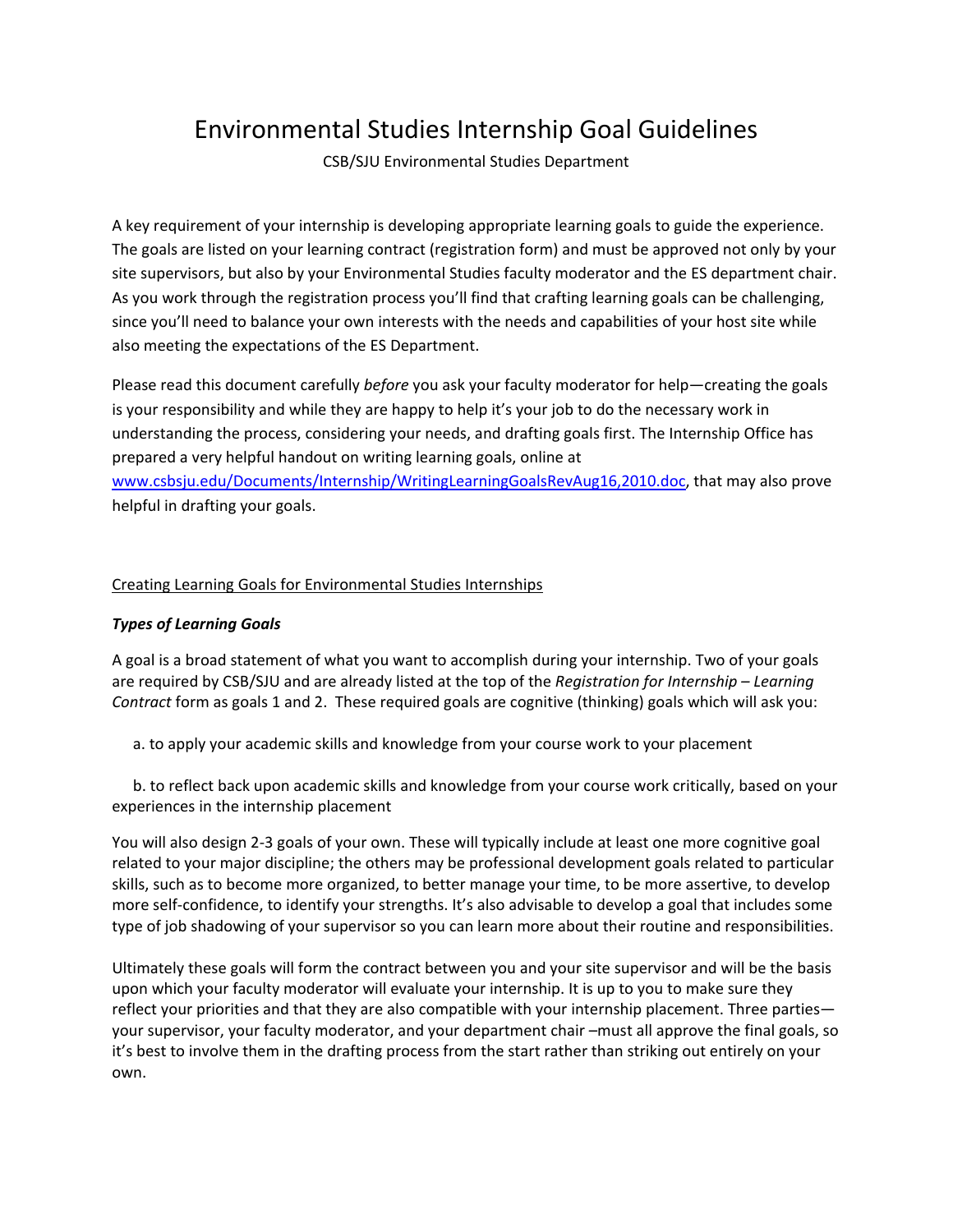# *Writing Goals, Tasks, and Strategies*

For each goal you will indicate the specific activities you will engage in to accomplish that goal. For each task you should strategize on how you will learn or make use of new information, skills, or behavior patterns.

To help come up with tasks and strategies, ask yourself the following questions:

- How can I best learn what I want to learn from this organization or position?
- In what activities would I like to observe or take part?
- With whom would I like to talk or work?
- Where can I best learn what I would like to learn?

Work-related learning tasks and strategies usually fall into one of the following categories:

- **•** Information-gathering: reading organizational and professional materials, conducting informational interviews
- **Observations:** observing and analyzing (in contrast to mastering) specific skills, personal characteristics, and work behaviors of individuals and groups within a work setting
- **Performing routine duties:** learning to perform specific actions or procedures which are within the day‐to‐day responsibilities of a particular position
- **Performing new assignments:** working on projects or skills which are new to you
- **Performing activities in a creative manner:** finding new ways to do something
- **Problem‐solving:** working on a solution to a specific problem that exists within the workplace
- **Developing personal characteristics:** developing or refining specific personal habits or social skills which allow you to deal most effectively with work situations

Your weekly journals should record your progress toward these goals and your final reflection paper should address them specifically, explaining how (and if) they were met. The best goals will be easily assessed, i.e. you should be able to state clearly whether and how they were accomplished in your journal, and to reflect on what you learned about possible careers or application of your education from your progress on each goal in your final paper.

## Environmental Studies Examples of Internship Goals, Tasks and Strategies

Imagine you are interning with a sustainability director in a major corporate office. The following goals would be appropriate for a learning contract in such a position.

## *Goal #1.* To apply the knowledge of climate systems from ENVR 175 to understanding the company greenhouse gas inventory protocol

Tasks, Strategies: (*List each activity with a brief statement about how you will show you accomplished it).* 

1a. Become familiar with the greenhouse gas inventory protocol by reading documents and asking questions about their application.